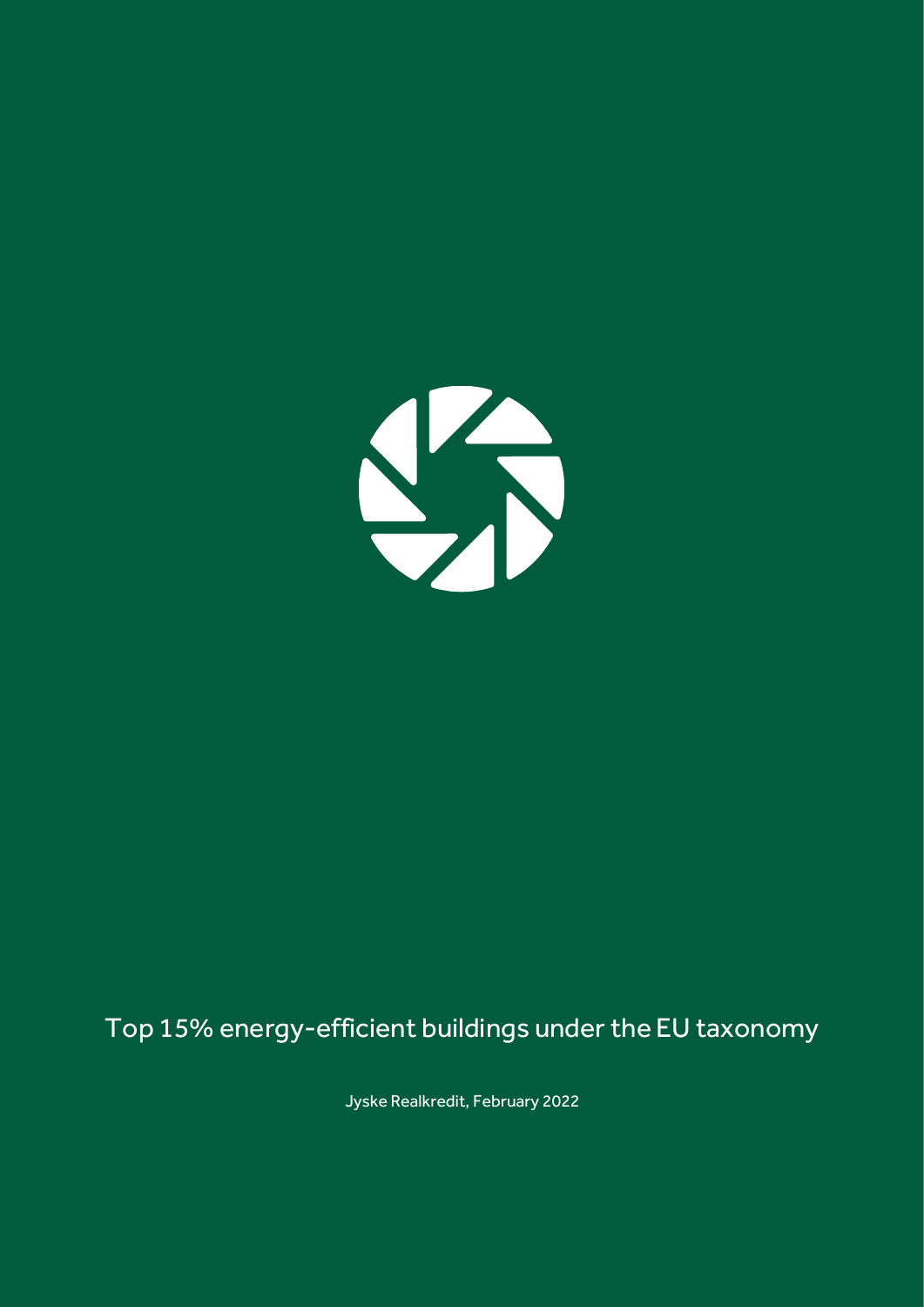

# Analysis of top 15% most energy-efficient buildings in Denmark

## Top 15% most energy-efficient buildings under the EU taxonomy

The EU Taxonomy Regulation serves to define guidelines for what may be classified as climate and environmentally sustainable activities. The Taxonomy Regulation defines six climate and environment objectives, of which an economic activity must meet at least one, to qualify as climate and environmentally sustainable. Each of the six objectives are supplemented by technical screening criteria identifying minimum requirements as to when an activity will be considered to contribute to the individual objective.

According to the EU Taxonomy Regulation, existing buildings can contribute to the environmental objective "climate change mitigation" and thus be classified as a sustainable activity, provided the building meets the requirements in the technical screening criteria. According to these technical screening criteria, buildings built before 2021 must have at least an Energy Performance Certificate (EPC) rating of A or, as an alternative, be within the top 15% most energy-efficient buildings (7.7 Acquisition of buildings) expressed as operational Primary Energy Demand (PED).

According to the technical screening criteria, the calculation of top 15% must be demonstrated by evidence which at least compares the energy performance of the relevant assets to the performance of the national or regional stock and distinguishes between residential and non-residential buildings. This calculation is made for the whole of Denmark since the national Danish building regulations applies for the entire country and not only for individual regions.

This analysis briefly describes the criteria for selecting buildings built before 1 January 2021 in Denmark which qualify for being within the top 15% of the most energy-efficient buildings. The selection is based on the EPC and year constructed of all buildings in Denmark, including buildings built after 1 January 2021.

The calculation is based on building information as of end-2021. The calculation will henceforth be updated annually.

#### Assessment of energy consumption for buildings

The best indicator of a building's energy consumption is its Energy Performance Certificate (EPC), which shows the expected energy consumption of the building.

In Denmark it is a requirement in the Danish building regulation, that all new buildings must have a valid EPC. Furthermore, it is mandatory to have a valid EPC if the building is to be sold or rented out, or if there is public access to it. An EPC will typically be valid for ten years from the date of issue. The challenge of identifying the top 15% most energy-efficient buildings is therefore that some buildings will not have a valid EPC.

The Danish building regulations specify the minimum requirements as to which EPC a new building must have. The building regulation has changed a lot over time and especially within the last 20 years has the standards increased. The building regulations that entered into force on 1 April 2009 (BR08) include a requirement that new buildings must have a minimum EPC rating of B. This was later replaced by new building regulations at the end of 2010, which changed the minimum requirement for new buildings to an EPC rating of A.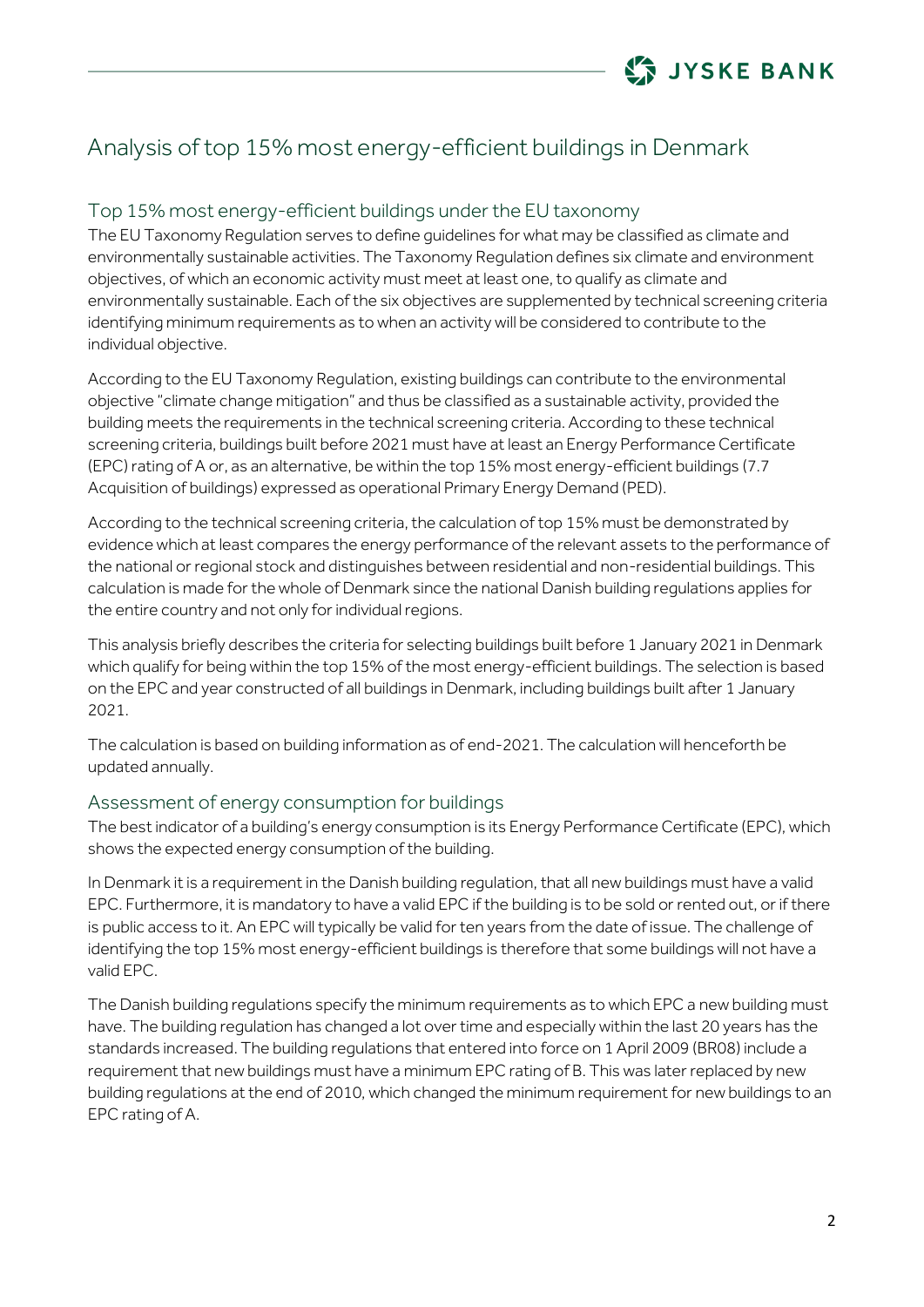

For buildings without a valid EPC, the year constructed may be used as an indicator of its energy consumption as, by virtue of the Danish building regulations, there is a strong correlation between EPC and year constructed for buildings in Denmark (this will be further documented below).



*Figure 1: Statistical breakdown of EPCs based on year constructed*

As shown by the above statistics from the Danish Energy Agency, there is a correlation between the year a building is constructed and the energy consumption. For buildings that no longer have a valid EPC, the top 15% will be calculated based on the year of construction instead of the EPC.

#### Identification of top 15%

When identifying the top 15% of Danish buildings, this analysis will initially assess how large a share of buildings with valid EPCs to include in the top 15% and then whether to include buildings without valid EPCs based on the construction year.

As required by the EU taxonomy, the calculation will distinguish between residential and non-residential buildings.

All calculations have been made on the total area of the buildings.

EPCs have been sourced from the Danish Energy Agency, while buildings area and age are based on the Public Information Server (OIS). The general age distributions for danish building are based on data from Statistics Denmark.

#### Residential buildings

This category includes private single-family and terraced houses, owner-occupied flats, multi-family housing and co-operative housing units.

First it is examined how large the share of buildings with valid EPCs is out of the total building stock in Denmark. This is done to determine which buildings with a valid EPC qualify for the top 15%.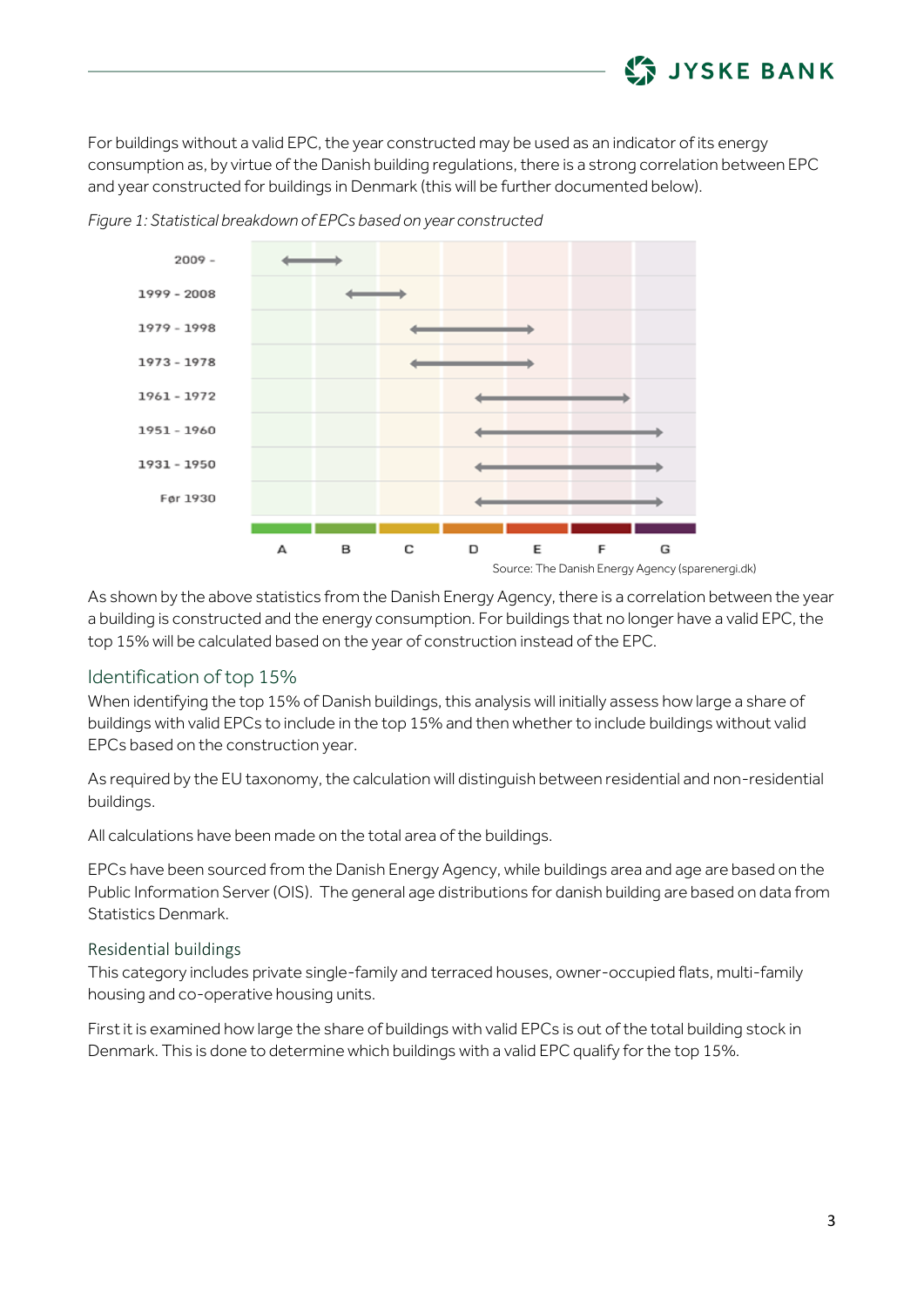



*Figure 2: Accumulated distribution of EPCs <sup>1</sup> , total heated housing areas*

Residential buildings with a valid EPC of A account for 5.5% of the total built-up area, buildings with an EPC of B account for 3.5%, while buildings with an EPC rating of C account for 13.2%. Buildings with an EPC of C will therefore not automatically qualify for the top 15% based on EPC.

The figure below comprises residential buildings in Denmark with a valid EPC. It shows a strong correlation between the age of the buildings and the EPC, especially from 1980 onwards. This development is only natural given the growing regulatory requirements for energy consumption in buildings over time.





 $1$  EPCs have been sourced from the Danish Energy Agency, while building areas are based on the Public Information Server (OIS).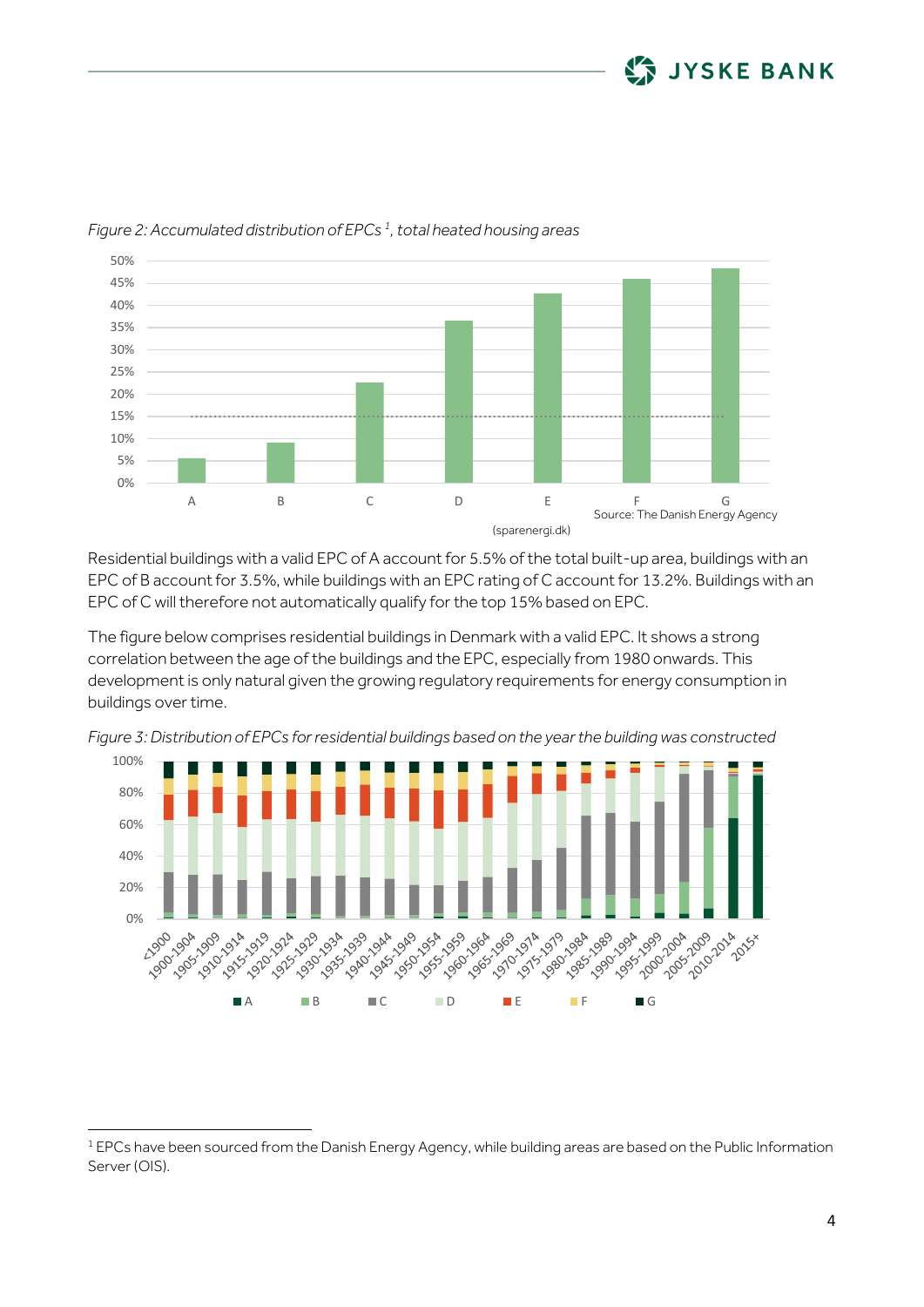

Source: The Danish Energy Agency

Largely all residential buildings constructed from 2010 onwards will have an EPC rating of A or B, which is consistent with the requirement of the Danish building regulations where buildings constructed from April 2009 onwards must as a minimum have an EPC rating of B to be approved for residential purposes.

As shown above, buildings with an EPC rating of A and/or B will rank within the top 15% of the most energy-efficient buildings. However, as the EPCs expire, it will also be relevant to include year constructed as a factor when determining the top 15%, which is what we have done in the figure below.



*Figure 4: Accumulated share of building stock by EPC and year of construction*

Buildings without an EPC built from 2005 onwards qualify for the top 15% when looking at construction year. More than 55% of the buildings with a valid EPC built between 2005 and 2009 have an EPC rating of A or B, while the rest have an EPC rating of C. It appears from figure 1 that buildings constructed all the way back to 1973 can achieve an EPC rating of C through energy upgrades. The threshold value for the expected energy consumption for the top 15% is currently placed in the EPC rating C range. As buildings built from 2005 to 2009 generally have an EPC rating of C, it is not possible to draw any clear conclusion as to whether they are included in the top 15% or not.

Buildings in the top 15% are expected regularly to reposition as new buildings are constructed, which means older buildings will drop out of the top 15% on a regular basis.

Jyske Realkredit has opted to include all residential buildings with an EPC rating of A and/or B and buildings built after 2009. While this is a conservative approach, it ensures that the top 15% selected will stand for a few years.

### Commercial buildings

This category includes office and retail building, buildings used for public institutions and buildings used for cultural purposes. Agricultural buildings and buildings which are assessed to have no heat consumption are not included.

Source: The Danish Energy Agency and Statistics Denmark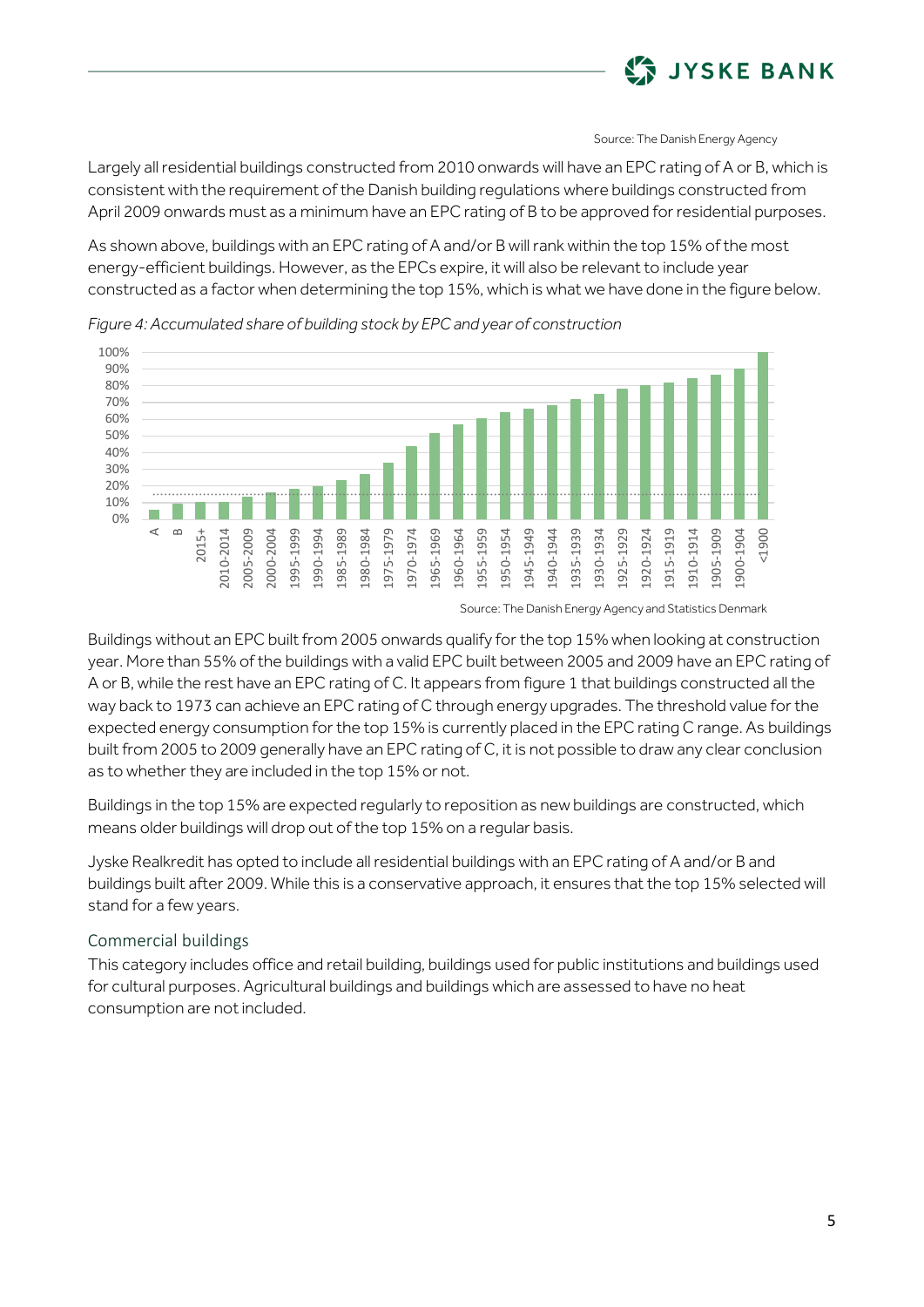



*Figure 5: Distribution of EPCs for commercial buildings, total commercial building stock*

As with the residential buildings, we start by looking at the proportion of the total commercial building stock with a valid EPC. As with residential buildings, buildings with an EPC rating of A and B will rank within the top 15% of the most energy-efficient buildings.

For the commercial building stock, there is also a strong correlation between the EPC (energy consumption in the building) and the year the building was constructed.



*Figure 6: Distribution of EPCs for commercial buildings based on the year the building was constructed*

The distribution of EPCs is more or less the same for commercial buildings. Especially buildings built from 2010 onwards have an EPC rating of A or B.

Since there is a strong correlation between the EPC and year constructed, the latter may also be used to determine the top 15% for commercial buildings without a valid EPC.